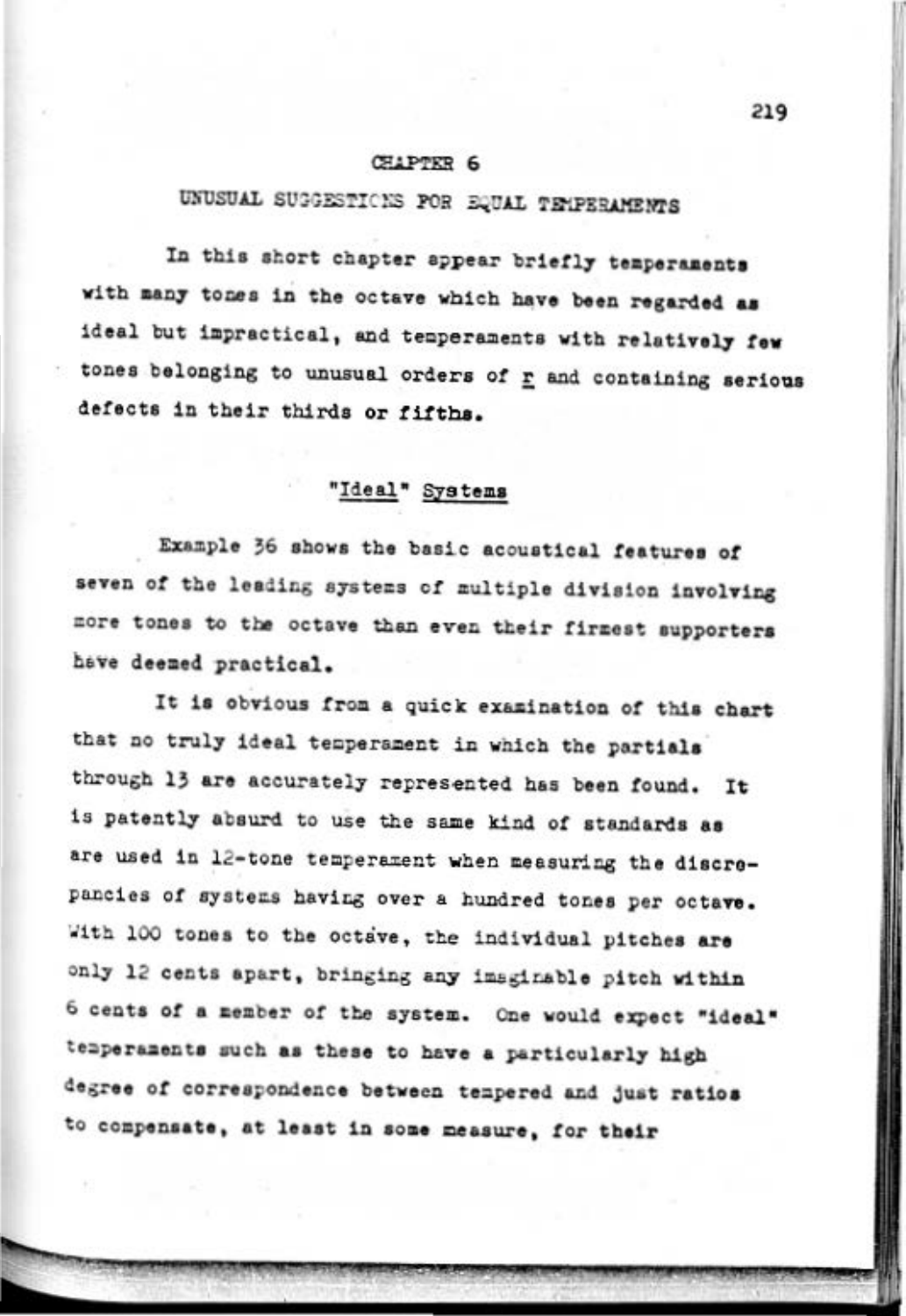EXAMPLE 36: "IDEAL" SYSTEMS

| Number of Tones:     | 74     | 87     | 113    | 118    | 171    | 347    | 612    |
|----------------------|--------|--------|--------|--------|--------|--------|--------|
| Cents per unit:      | 16.22  | 13.79  | 10.62  | 10.17  | 7.02   | 3.46   | 1.96   |
| Size of the fifth    | 697.30 | 703.45 | 700.88 | 701.69 | 701.75 | 702.01 | 701.96 |
| Error of the fifth   | 4.64   | 1.50   | 1.07   | 0.26   | 0.20   | 0.06   | 0.005  |
| % of possible error  | 57     | 22     | 20     | 05     | 06     | 04     | oo.    |
| Size of the third    | 389.2  | 386.2  | 382.3  | 386.4  | 386.0  | 387.3  | 386.3  |
| Error of the third   | 3.1    | 0.1    | 4.0    | 0.1    | 0.3    | 1.0    | 0.0    |
| % of possible error  | 38     | 01     | 75     | 95     | 08     | 59     | œ      |
| Size of the seventh  | 973.0. | 965.5  | 966.4  | 966.1  | 968.4  | 968.3  | 968.6  |
| Error of the seventh | 4.2    | 3.3    | 2.4    | 2.7    | 0.4    | 0.5    | 0.2    |
| % of possible error  | 52     | 48     | 45     | 53     | 11     | 29     | 20     |
| Size of 11:8         | 551.35 | 551.7  | 552.2  | 549.2  | 554.4  | 549.8  | 551.0  |
| Error of 11:8        | 00.0   | 0.4    | 0.9    | 2.1    | 3.1    | 1.3    | 0.3    |
| % of possible error  | oo.    | 06     | 17     | 41     | 88     | 75     | 31     |
| Size of 13:8         | 843.2  | 841.4  | 838.9  | 844.1  | 842.1  | 840.3  | 841.2  |
| Error of 13:8        | 2.7    | 0.9    | 1.6    | 3.6    | 1.6    | 0.2    | 0.7    |
| % of possible error  | 33     | 13     | 30     | 70     | 46     | 12     | 21     |

**oss**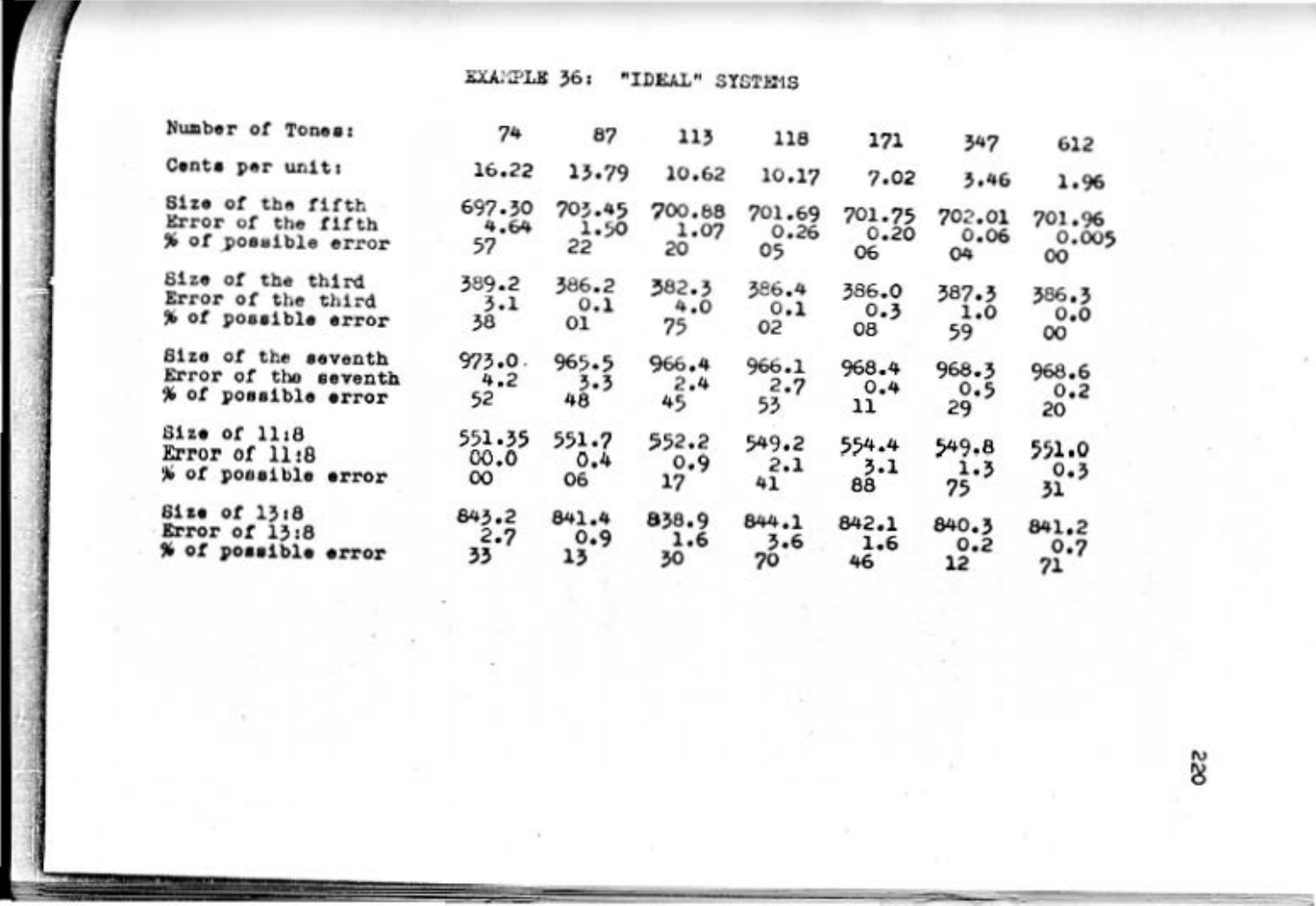impracticability. Otherwise, why propose them in the first place?

us

74-tone temperament can be disposed of quickly. since it was proposed not as an ideal temperament but rather as part of a mathematical formula for obtaining satisfactory temperaments.<sup>1</sup> It represents the approximate fulfillment of a system of 2/9-comma temperament, a temperament which did figure in some late Renaissance theory. It combines the assets and liabilities of 31- and 43-tone temperaments, which are too much alike to be worth combining, since the resulting temperament is too similar to both to be worth the many additional tones involved. It can well be dismissed from further consideration, with only the regret over losing so fine a representation of the lith partial.

87-tone temperament is the only temperament between 28 (1) and 559 obtained by Barbour using ordinary ternary continued fractions.<sup>2</sup> Since ternary continued fractions relate only to the octave, fifth, and major third, it is not surprising to find the error in the 7th partial rather large. The 5th and 11th partials are excellent, and the 13th partial is quite adequately approximated. However, in addition to the 7th partial the 3rd partial is not as well represented as one would wish in as complex a system as

<sup>1</sup>By Drobisch as reported in Tuning and Temperament, p. 129.

2Tbid., p. 130.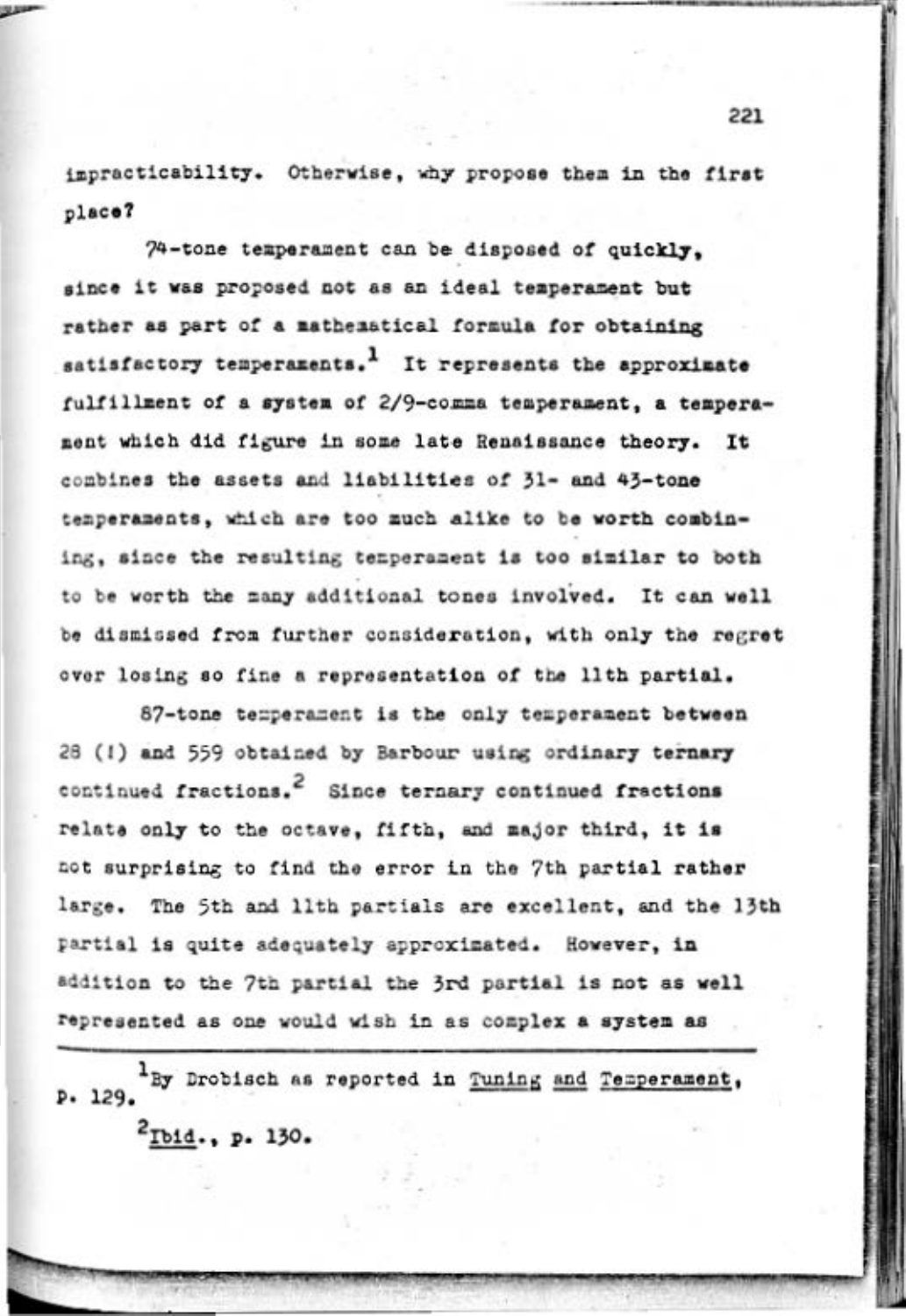### this one.

113-tone temperament is suggested by Partch as the simplest temperament in which all of the partials through 11 are adequately represented.<sup>3</sup> There appears to have been an error in his calculations, because there are thirds that he would never tolerate in a musical system, even one involving far fewer tones than 113-tone temperament. It is true that many scale units of Partch's system (see chapter 7. below) are quite close to intervals representing multiples of 10.62 cents (the unit in 113-tone temperament). but many others are not.

118-tone temperament has enjoyed the most widespread approval of all the "ideal" temperaments among theorists. Bosanquet, Wirschmidt, Ariel and Barbour are among the writers who have reported favorably on this temperament. Both the fifth and the third are obtained within small fractions of a cent, rendering the discrepancies for these two intervals small, even for a system involving such minute units. Far less fortunate in 118-tone temperament are the upper prime partials, each missing its mark by nore than the comparable interval in Partch's 113-tone system. The ideal temperament is indeed an elusive matter.

171-tone temperament is Perrett's choice among the

3 Genesis of a Music, p. 307.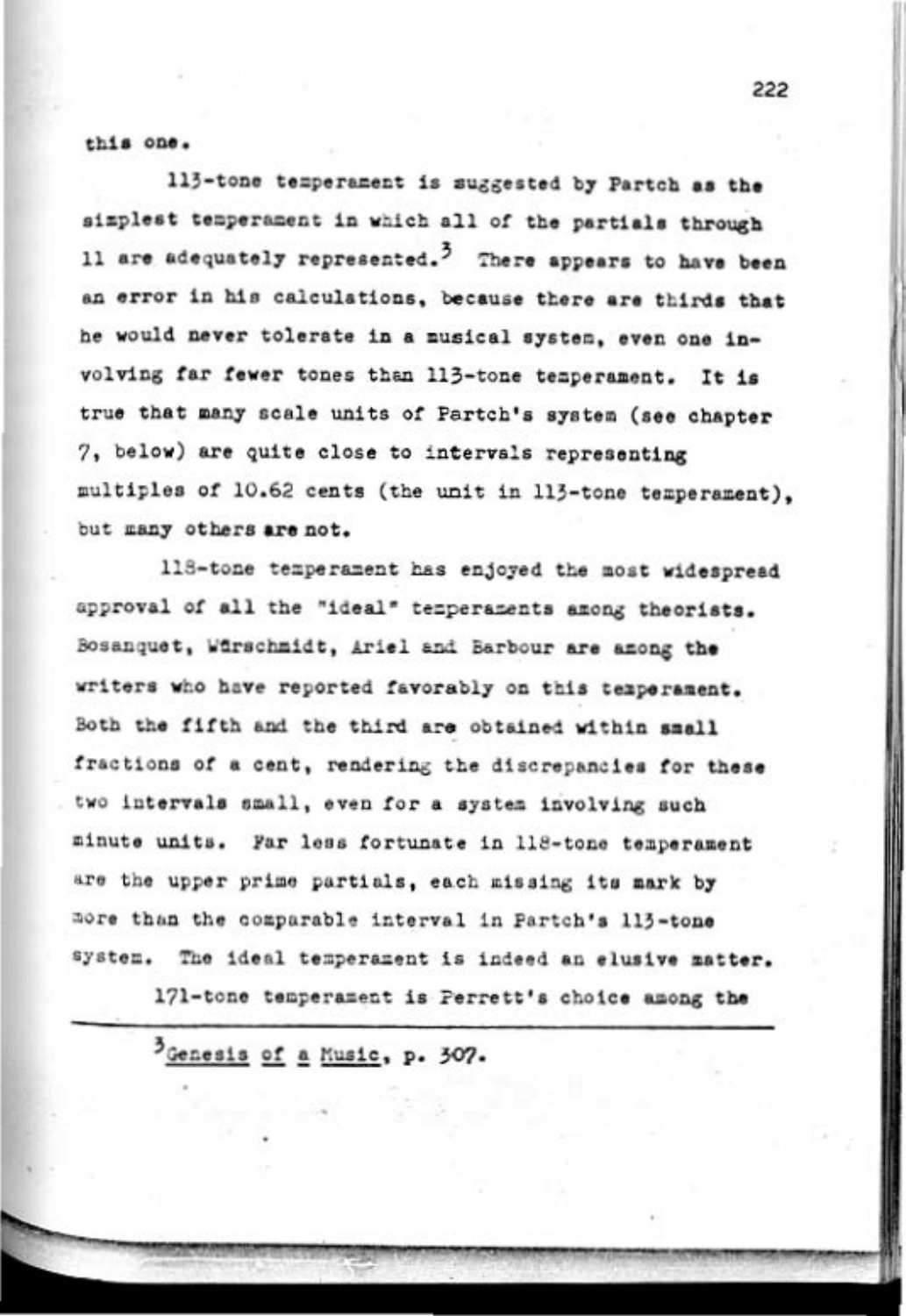equal temperaments.<sup>4</sup> He is concerned with the partials through 7, and, indeed, for the 3rd, 5th, and 7th partials. this temperament is the first to approach "ideal" standards. 0.4 cents is the maximum deviation for any of the partials below 11, an impressive attainment even for a temperament with as many tones as this. With the lith partial the system becomes as useless as 12-tone temperament for the same partial; the desired tone lies almost midway between two members of the tempered system.

347-tone temperament bears the seal of approval of Von Janko and von Hornbostel. With this many tones in the system, a single cent's discrepancy must be considered serious, and the 3rd partial is out of tune by that much. It is hard to understand why these men selected 347 in preference to, say, 171. It is likely that the discovery of 347 was by chance and that before Perrett nobody had explored the advantages of 171-tone temperament.

The last of the charted temperaments, 612, is endorsed by such diverse writers as Barbour, Bosanquet, and von Janko. The fifths and thirds are obtained with a

"Perrett, op. cit., p. 149. Ferrett admits the weak-<br>ness of the lith and 13th partials in 171-tone temperament, but regards them as unimportant, using instead the 17th partial. "If the lith and 13th harmonics can be dispensed with, 171 may claim to be the perfect scale," he concludes.

5<sub>Op.</sub> cit., from p. 6. von Janko considers 41- and 55-tone temperaments to be the best until 347. He then also mentions 400, 453, 506, 559, and 612-tone temperaments. the numbers each removed from one another by 53 integers.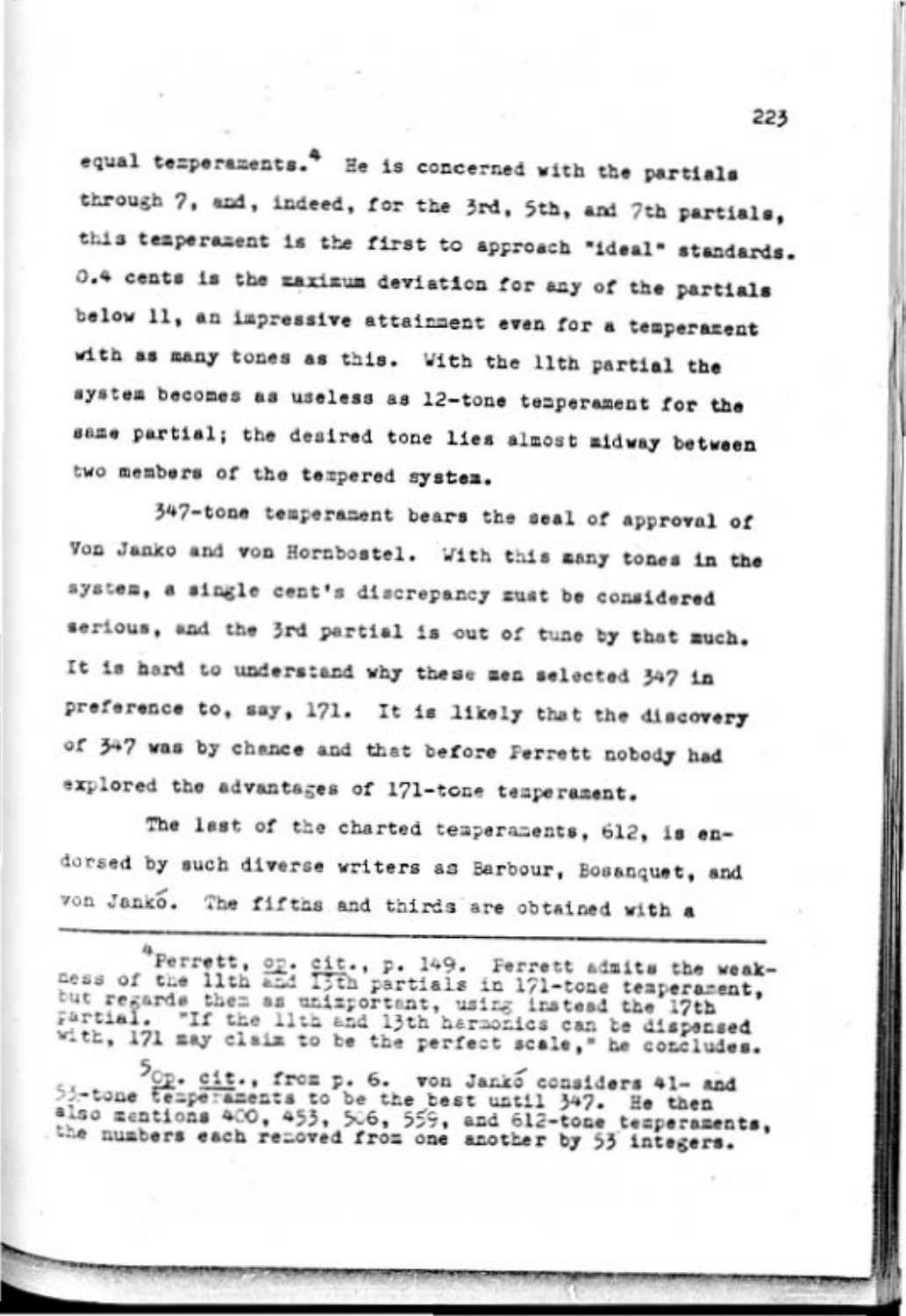precision that would be remarkable in any equal temperament. Even the seventh partial is closer in the more meaningful category (% of possible error) than in any of the "ideal" systems except for 171-tone temperament. It may be of some consolation in an imperfect world to consider that if some kind of living creature in a distant solar system should develop ears and a mind of incomprehensible powers, nature has, in 612-tone temperament, an almost perfect system for him. Almost perfect, that is, if he is content to forego the llth, and especially the loth, partials.

### SYSTEMS WITHOUT FIFTES OR THIRDS OR BOTH

Prom time to time, systems lying outside the field of consonant thirds and fifths have been proposed, usually for an isolated, specific use. With the availability of electronically produced music, not dependent on a fixed tuning system, the practice of adopting unique tuning systems for individual pieces may well increase. In his recent work, Spiritus intelligentiae sanctus, Ernst Krenek makes use of 13-tone equal temperament in an electronic interlude.<sup>6</sup> In this interlude he makes use of conjunct heptachords in a serial manner. It would be no less logical to construct an electronic interluie out of ll-tone temperament, 23-tone temperament or any other system. As long as

SMusical Quarterly, April 1960, p. 248.